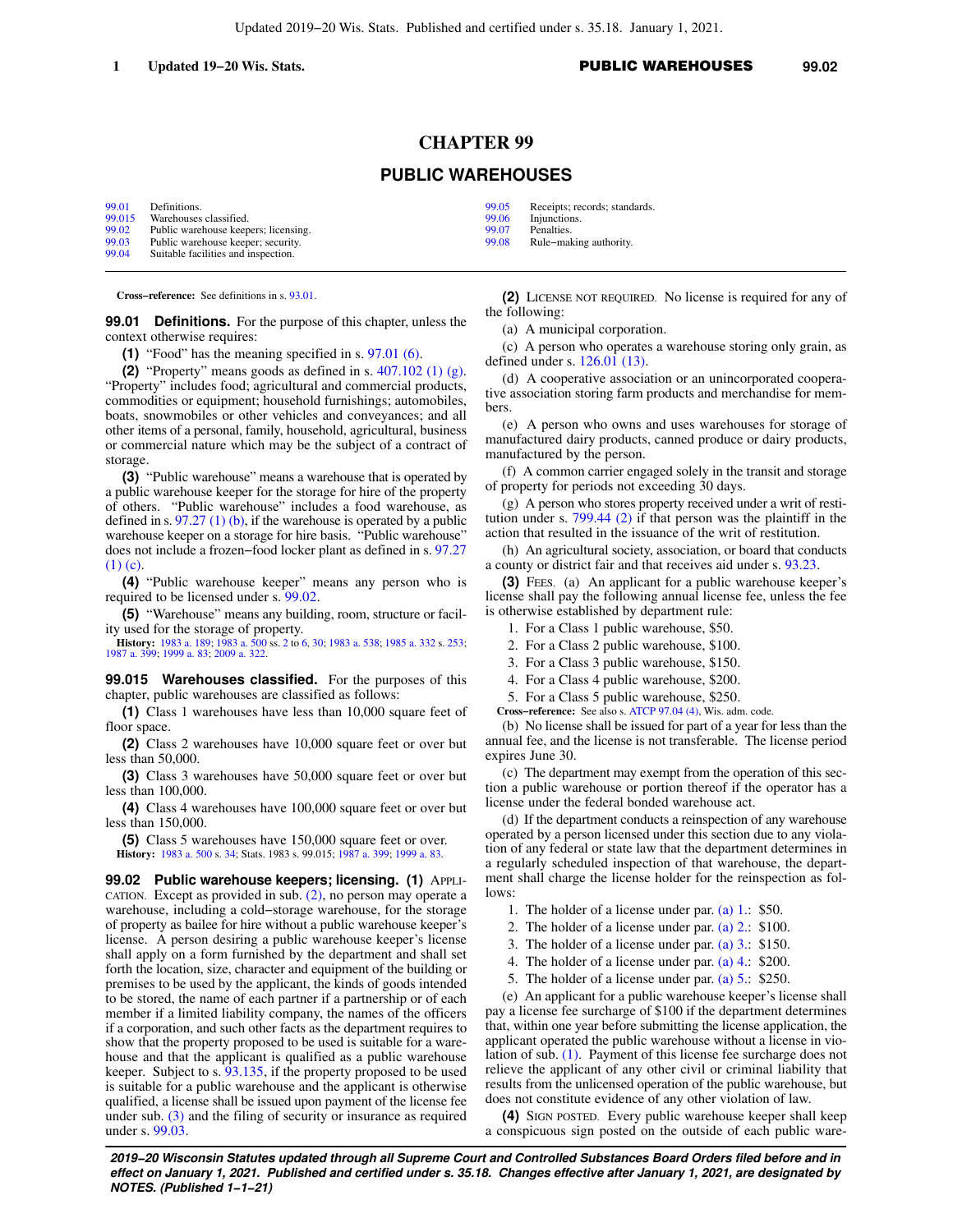### **99.02** PUBLIC WAREHOUSES **Updated 19−20 Wis. Stats. 2**

house, at its main entrance, which sign shall state clearly the name of the public warehouse keeper and that the warehouse is a public warehouse.

**History:** [1983 a. 500](https://docs-preview.legis.wisconsin.gov/document/acts/1983/500) ss. [9](https://docs-preview.legis.wisconsin.gov/document/acts/1983/500,%20s.%209), [10,](https://docs-preview.legis.wisconsin.gov/document/acts/1983/500,%20s.%2010) [31](https://docs-preview.legis.wisconsin.gov/document/acts/1983/500,%20s.%2031), [33,](https://docs-preview.legis.wisconsin.gov/document/acts/1983/500,%20s.%2033) [35](https://docs-preview.legis.wisconsin.gov/document/acts/1983/500,%20s.%2035), [37;](https://docs-preview.legis.wisconsin.gov/document/acts/1983/500,%20s.%2037) Stats. 1983 s. 99.02; [1985 a. 29](https://docs-preview.legis.wisconsin.gov/document/acts/1985/29) s. [3202 \(3\);](https://docs-preview.legis.wisconsin.gov/document/acts/1985/29,%20s.%203202) [1987 a. 27](https://docs-preview.legis.wisconsin.gov/document/acts/1987/27); [1989 a. 163,](https://docs-preview.legis.wisconsin.gov/document/acts/1989/163) [282;](https://docs-preview.legis.wisconsin.gov/document/acts/1989/282) [1991 a. 39](https://docs-preview.legis.wisconsin.gov/document/acts/1991/39); [1993 a. 112](https://docs-preview.legis.wisconsin.gov/document/acts/1993/112); [1995 a. 27;](https://docs-preview.legis.wisconsin.gov/document/acts/1995/27) [1997 a.](https://docs-preview.legis.wisconsin.gov/document/acts/1997/191) [191](https://docs-preview.legis.wisconsin.gov/document/acts/1997/191), [317](https://docs-preview.legis.wisconsin.gov/document/acts/1997/317); [1999 a. 83;](https://docs-preview.legis.wisconsin.gov/document/acts/1999/83) [2001 a. 40;](https://docs-preview.legis.wisconsin.gov/document/acts/2001/40) [2003 a. 321](https://docs-preview.legis.wisconsin.gov/document/acts/2003/321); [2005 a. 441](https://docs-preview.legis.wisconsin.gov/document/acts/2005/441). **Cross−reference:** See also s. [ATCP 97.04,](https://docs-preview.legis.wisconsin.gov/document/administrativecode/ATCP%2097.04) Wis. adm. code.

**99.03 Public warehouse keeper; security. (1) SECURITY** REQUIRED; FORM OF SECURITY. Every applicant for a public warehouse keeper's license shall file with the department any of the following:

(a) A commercial surety bond that is issued by a surety company licensed to do business in this state, that secures the applicant's faithful performance of all duties and obligations of a public warehouse keeper, that is payable to the department for the benefit of owners of stored property or their assignees, that is issued in a form acceptable to the department that provides that it may not be terminated without at least 30 days' written notice to the department.

(b) An original or certified copy of a legal liability insurance policy that is payable to the department for the benefit of the owners of stored property or their assignees, that is in a form acceptable to the department and that provides that it may not be terminated except upon at least 30 days' written notice to the department.

(c) A personal bond or 3rd−party guarantee in a form acceptable to the department and supported by one of the following forms of security held under sub. [\(3\):](https://docs-preview.legis.wisconsin.gov/document/statutes/99.03(3))

- 1. Cash.
- 2. A certificate of deposit.
- 3. Bonds.

4. An irrevocable bank letter of credit issued by a financial institution in this state.

(d) If the warehouse keeper is engaged exclusively in storing wearing apparel, an original or certified copy of a bailee's customers' insurance policy that protects the owners of all stored property against loss or damage by fire, wind, water or theft, that names the department as an additional insured party for the benefit of owners of stored property, that is in a form acceptable to the department and that provides that it may not be terminated except upon 30 days' written notice to the department.

**(2)** AMOUNT OF SECURITY REQUIRED. The aggregate amount of the security required under sub.  $(1)$  (a) to [\(c\)](https://docs-preview.legis.wisconsin.gov/document/statutes/99.03(1)(c)) shall be not less than the following:

- (a) For a Class 1 public warehouse, \$10,000.
- (b) For a Class 2 public warehouse, \$20,000.
- (c) For a Class 3 public warehouse, \$30,000.
- (d) For a Class 4 public warehouse, \$40,000.
- (e) For a Class 5 public warehouse, \$50,000.

**(3)** SECURITY HELD BY DEPARTMENT; RELEASE. The department or its agent shall hold security filed under sub.  $(1)$  (c). The security shall remain in effect, and the department may not release it, until one of the following occurs:

(a) A period of 180 days elapses after the warehouse keeper gives notice to the department that the warehouse keeper is no longer in business.

(b) A period of 180 days elapses after the warehouse keeper's license expires or is revoked.

(c) The department determines that the warehouse keeper is no longer in business and that all claims of persons storing property at the warehouse have been satisfied.

**(4)** USE OF A DEDUCTIBLE CLAUSE. Nothing in this section prohibits the use of a deductible clause in any insurance policy by agreement between the public warehouse keeper and the insurer if the insurer remains liable to owners of stored property or their assignees for the deductible portion of any loss or damage to stored property.

**(5)** NOTICE OF LIABILITY LIMITS. At the time a contract to store property is entered into with individuals for the storage of noncommercial personal, family or household goods, the public warehouse keeper shall notify the property owner of any limit on the public warehouse keeper's liability for loss or damage to the property while in storage and of the property owner's responsibility to provide additional coverage if desired.

**(6)** INSUFFICIENT SECURITY; DEPARTMENT ORDER; LICENSE SUS-PENSION. If the department finds that the security or insurance policy filed by a warehouse keeper does not comply with sub. [\(2\)](https://docs-preview.legis.wisconsin.gov/document/statutes/99.03(2)) or that a bond or insurance policy has been canceled without the required notice to the department, the department may summarily suspend the warehouse keeper's license without notice or a hearing. A person adversely affected by an order under this subsection is entitled to a prompt hearing before the department upon request. A request for hearing does not stay an order under this subsection. **History:** [1983 a. 500](https://docs-preview.legis.wisconsin.gov/document/acts/1983/500) ss. [12](https://docs-preview.legis.wisconsin.gov/document/acts/1983/500,%20s.%2012), [36;](https://docs-preview.legis.wisconsin.gov/document/acts/1983/500,%20s.%2036) Stats. 1983 s. 99.03; [1989 a. 163](https://docs-preview.legis.wisconsin.gov/document/acts/1989/163).

**99.04 Suitable facilities and inspection. (1) FACILITIES.** All public warehouse facilities shall be suitable for the type of storage operations to be conducted and shall be maintained and operated in a manner which will reasonably protect property to be stored against loss or damage. No public warehouse keeper license may be issued or continued in effect if facilities used are unsuitable for the type of storage operation to be conducted or adequate safeguards are not taken for the protection of property against loss or damage while in storage. A public warehouse used for the storage of food is subject to ch. [97.](https://docs-preview.legis.wisconsin.gov/document/statutes/ch.%2097)

**(2)** INSPECTION. The department may inspect all public warehouses as necessary to secure compliance with this chapter or any rules of the department prescribing standards for the suitability of storage facilities, the maintenance of storage records and the safeguarding of property while in storage. For purposes of inspection and enforcement, the department shall have access to all public warehouses regulated under this chapter at all reasonable times. **History:** [1983 a. 500;](https://docs-preview.legis.wisconsin.gov/document/acts/1983/500) [1987 a. 399](https://docs-preview.legis.wisconsin.gov/document/acts/1987/399); [1989 a. 163.](https://docs-preview.legis.wisconsin.gov/document/acts/1989/163)

**99.05 Receipts; records; standards. (1)** RECEIPTS. Public warehouse keepers, at the time goods are received for storage, shall issue warehouse or storage receipts identifying goods placed in storage and inform storers of all terms and conditions of storage and may, for this purpose, use standard forms which are accepted in the warehousing industry and comply with the requirements of chs. [401](https://docs-preview.legis.wisconsin.gov/document/statutes/ch.%20401) to [411](https://docs-preview.legis.wisconsin.gov/document/statutes/ch.%20411) and this subchapter.

**(2)** RECORDS. Every public warehouse keeper shall maintain a record of all property received for storage and of all warehouse or storage receipts issued. Such records shall be open at all reasonable times to inspection by the department. Persons holding an interest in stored property may inspect records relating to the property at reasonable times.

**(3)** STANDARDS. Public warehouse keepers shall be subject to standards and duties of care as prescribed in s. [407.204 \(1\)](https://docs-preview.legis.wisconsin.gov/document/statutes/407.204(1)) and this chapter, and other provisions of law relating to the storage of goods for hire, including the issuance of warehouse receipts, maintenance of warehouse receipt registers and enforcement of warehouse keepers' liens.

**History:** [1983 a. 500;](https://docs-preview.legis.wisconsin.gov/document/acts/1983/500) [1991 a. 148](https://docs-preview.legis.wisconsin.gov/document/acts/1991/148), [304](https://docs-preview.legis.wisconsin.gov/document/acts/1991/304), [315](https://docs-preview.legis.wisconsin.gov/document/acts/1991/315).

**99.06 Injunctions.** The department in the name of the state may commence an action to enjoin a violation of this chapter or any rule promulgated under this chapter and may prosecute such violation in any court of appropriate jurisdiction.

**History:** [1983 a. 500](https://docs-preview.legis.wisconsin.gov/document/acts/1983/500) s. [39;](https://docs-preview.legis.wisconsin.gov/document/acts/1983/500,%20s.%2039) Stats. 1983 s. 99.40; [1987 a. 399](https://docs-preview.legis.wisconsin.gov/document/acts/1987/399) s. [362](https://docs-preview.legis.wisconsin.gov/document/acts/1987/399,%20s.%20362); Stats. 1987 s. 99.06.

**99.07 Penalties. (1)** Except as provided in sub. [\(2\)](https://docs-preview.legis.wisconsin.gov/document/statutes/99.07(2)), a person who violates this chapter or rules promulgated under this chapter shall forfeit not less than \$100 nor more than \$500 for the first violation and not less than \$200 nor more than \$1,000 for a subsequent violation.

**2019−20 Wisconsin Statutes updated through all Supreme Court and Controlled Substances Board Orders filed before and in effect on January 1, 2021. Published and certified under s. 35.18. Changes effective after January 1, 2021, are designated by NOTES. (Published 1−1−21)**